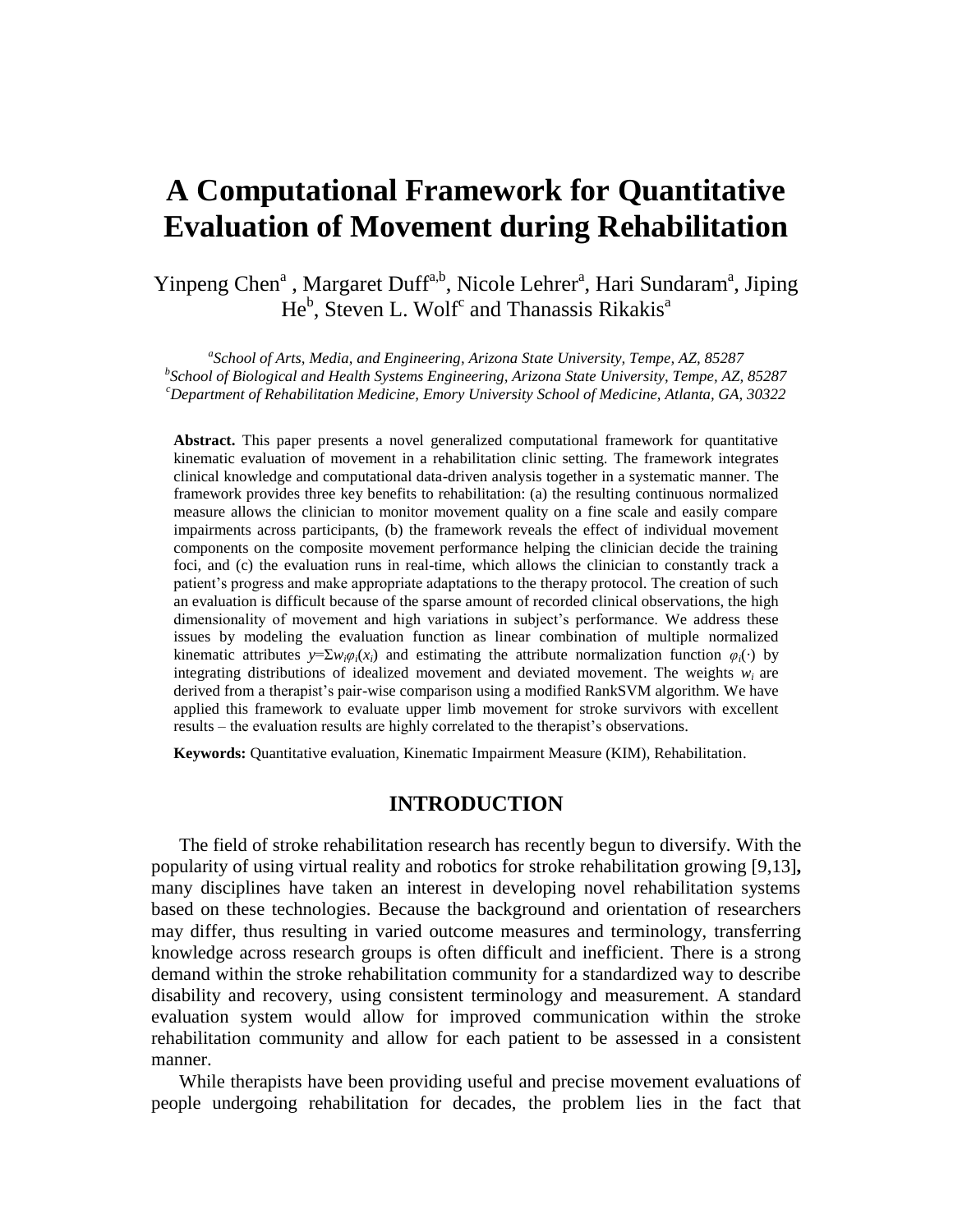translation of these evaluations into detailed, standardized, quantitative measures has been difficult. Quantitative clinical scales [\[6](#page-9-2)[,15\]](#page-9-3) where the therapist rates aspects of an individual"s movement ability or function have been successfully developed and employed, but each therapist approaches the ratings differently. Quantitative clinical scales [\[5](#page-9-4)[,14\]](#page-9-5) where the patient self-evaluates aspects of function or recovery have also been created, but each rating is made using the patient's own current frame of reference. The existing clinical measures generally use ordinal scales and only allow therapist to evaluate in a coarse scale.

New movement sensing technologies, such as optical motion capture systems, have the ability to detect movements of the human body in real-time at millimeter precision. The motion capture data can be used to calculate kinematic aspects of any movement, such as the velocity and spatial path of a body part. A kinematics-based measure would also allow for easier communication between research



**FIGURE 1:** From clinical observation to computational evaluation.

groups and has the potential to more easily predict future outcomes and effective therapy regimens [\[10\]](#page-9-6). Some groups [\[3](#page-9-7)[,12\]](#page-9-8) have begun using kinematic analysis, extracted from motion capture data, as a quantitative evaluation for patients before and after a therapeutic intervention, but there is no standard kinematic evaluation method to allow therapist to (a) compare across different movement aspects as well as across different patients, and (b) assess the potential room for patient to improve. The creation of a standard measure could provide useful supplementary information to existing therapist evaluation methods.

In this paper, we develop a generalized computational framework for quantitative evaluation of movement quality. This problem is challenging due to four reasons: (a) sparse clinical observations, (b) high dimensionality of movement variables, (c) high variation in performing a task for different subjects, and (d) high variation in clinician"s observation across different clinicians. There are three contributions in this paper  $-$  (1) we model the evaluation function as a linear combination of multiple normalized kinematic attributes, (2) we estimate the attribute normalization function by integrating distributions of idealized movement and deviated movement, and (3) we modify the RankSVM algorithm [\[8\]](#page-9-9) to learn the weights from therapist's pair-wise comparison. We have applied this framework to evaluate a reach and grasp task during stroke rehabilitation. The experimental results demonstrate that our algorithm is very consistent with the therapist"s observations and standard clinical scales.

The rest of the paper is organized as follows. We first define the problem of quantitative evaluation of movement. Secondly, we present our framework of learning the evaluation function from clinical observations. Then, we apply the evaluation framework on a specific reach and grasp task. Finally, we show the experimental results and conclude this paper.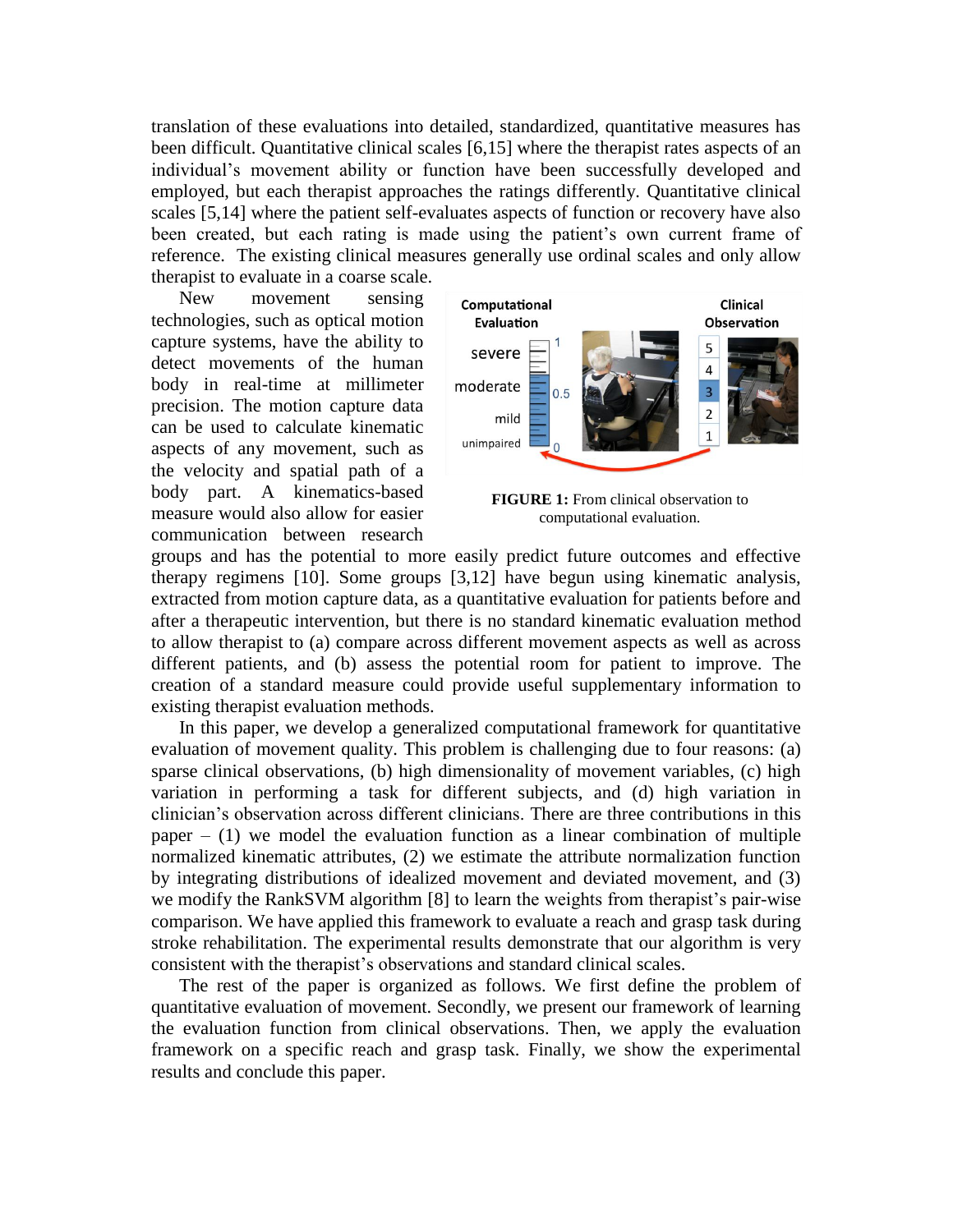## **PROBLEM STATEMENT**

The general problem of Quantitative Evaluation of Movement is defined as follows:

*Given a set of K movements*  $X^k$ ,  $k=1,...,K$ , each movement is represented by N *continuous non-normalized kinematic variables*  $X^k = [x^k_1, ..., x^k_N]^T$ , and a set of *sparse ordinal discrete clinical observations z<sup>j</sup>* , *j*=*1*,…,*M*, *determine a continuous normalized kinematic measurement y=f*(*X*) *to assess the overall movement quality which is consistent with clinical observations z<sup>j</sup>* .

This is a general problem for quantitative evaluation for any specific movement task, even though the evaluation result is task dependent. The required inputs are nonnormalized kinematic variables  $x_{1,\dots,x_N}$  (e.g. hand speed 0.5m/sec), and the clinical observations *z<sup>j</sup>* . The value of overall kinematic assessment *y* is between zero and one. Zero indicates the *idealized movement quality* and one indicates the *maximal deviation from the idealized movement*. For example, in stroke rehabilitation, the idealized movement refers to unimpaired subjects" movement. Stroke patients with different levels of impairments have different deviations from the idealized movement. In this paper, the clinical observation *z* refers to pair-wise comparison between two movements made by clinicians (e.g. a therapist compares two movement videos and determines which movement she believes to have a greater impairment). Let us denote  $z_{k,l}$  as the comparison between movements  $X^k$  and  $X^l$ .  $z_{k,l}$  equals +1 if the clinician believes that  $X^k$  is better than  $X^l$ , otherwise  $z_{k,l}$  equals -1. We use pair-wise comparison because this type of rating is familiar to the therapist and has clinical relevance.

## **SOLUTION: LEARNING THE EVALUATION FUNCTION**

We formulate the solution to this problem by learning the function  $y=f(X)$  such that the evaluation results for the movement pairs (e.g.  $y^k = f(X^k)$ ,  $y^l = f(X^l)$ ) agree on clinical observations (e.g. *zk,l*). We consider the evaluation function in the following format:

$$
y = \sum_{i=1}^{N} w_i \varphi_i(x_i) , \text{ s.t. } w_i \ge 0, \sum_{i=1}^{N} w_i = 1, \quad 0 \le \varphi_i(x_i) \le 1
$$
 (1)

where  $\varphi_i(\cdot)$  is a continuous function for normalizing individual kinematic variable  $x_i$ , and  $w_i$  is the weight given to that variable.  $\varphi_i(x_i)$  is close to zero if  $x_i$  falls into the ideal range corresponding to the values seen in unimpaired movement and increases as  $x_i$ move further from the ideal range.  $\varphi_i(x_i)$  reveals the effect of individual movement components on the composite movement performance *y*. Since the  $\varphi_i(x_i)$  is ordered in terms of quality of movement components,  $w_i$  should be non-negative  $(w_i \geq 0)$ . Therefore, the evaluation problem is to find the optimal weights  $w_i$  and normalization functions  $\varphi_i(\cdot)$  such that the difference between the computational evaluation of movement pair (i.e.  $y^k-y^l$ ) and clinical observation  $z_{k,l}$  is minimized. Mathematically, the problem is represented as follows

$$
(w_1^*, \dots, w_N^*, \varphi_1^*, \dots, \varphi_N^*) = \min_{\substack{(w_1, \dots, w_N) \\ (\varphi_1, \dots, \varphi_N)} \sum_{k,l} L\left(\sum_{i=1}^N w_i [\varphi_i(x_i^k) - \varphi_i(x_i^l)], z_{k,l}\right) \tag{2}
$$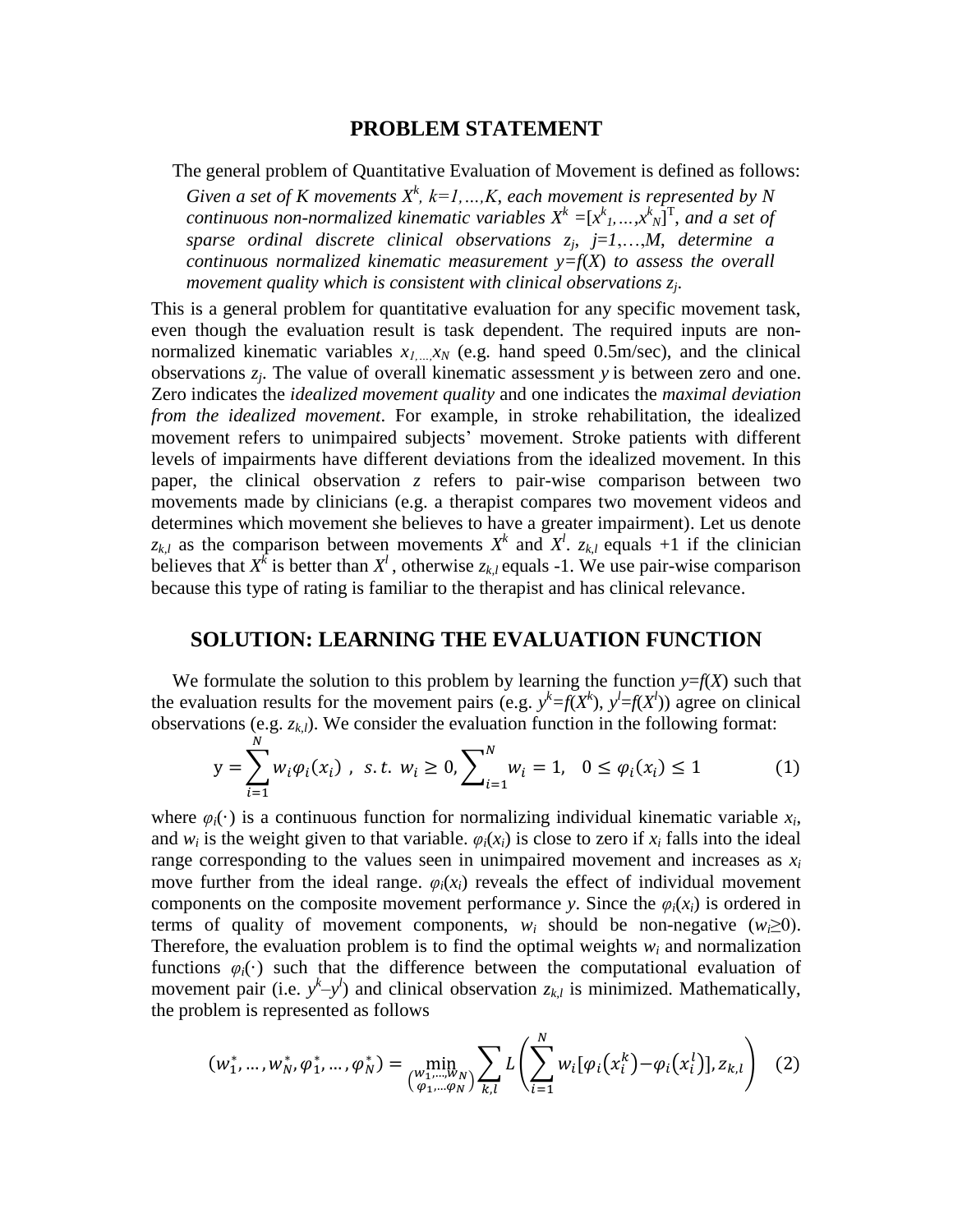where  $L(\cdot)$  is a loss function. Searching for the optimal solution is difficult because the number of potential normalization functions is large, the movement contains a high number of dimensions (kinematic variables), and the clinical observation is sparse. In this paper, we simplify the problem by separating the weight determination from the selection of the normalization function. First, we estimate the normalization function for each kinematic attribute by integrating both idealized movement data and deviated movement data. Then, we fix the normalization function and find the optimal weights to minimize the loss function using modified RankSVM [\[8\]](#page-9-9) algorithm.

# **Normalization of Kinematic Attributes**

There are two guidelines for choosing the normalization function  $\varphi_i(\cdot)$ : (a)  $\varphi_i(x_i)$ should be close to 0 if the value of  $x_i$  is close to the ideal range corresponding to the idealized movement, and (b)  $\varphi_i(x_i)$  increases monotonically from zero to one as the value of  $x_i$  move further from the ideal range to the maximum deviation.



**FIGURE 2**: Three types of normalization functions.

<span id="page-3-0"></span>Different kinematic variables have different normalization functions. In this paper, we consider three types of normalization functions (see [FIGURE 2\)](#page-3-0): (Type I)  $\varphi_i(x_i)$ increases as  $x_i$  decreases from ideal range, (Type II)  $\varphi_i(x_i)$  increases as  $x_i$  increases from ideal range, and (Type III)  $\varphi_i(x_i)$  increases as  $x_i$  increases or decreases from ideal range. The following section will use the Type II as an example to explain how to construct a normalization function. The other two types of normalization function can

be computed in the same way. We determine the normalization function *φ* by integrating the idealized movement dataset *D<sup>+</sup>* and deviated movement dataset *D*–. Let us assume that the kinematic variable *x* is positive and the ideal value is zero. The ideal range can be determined by the variations of idealized movement (i.e. unimpaired subject's movement) as  $[0 \mu_{x+} + a \cdot \sigma_{x+}]$ , where  $\mu_{x+}$  and  $\sigma_{x+}$ are the mean and variance of *x* in the idealized movement dataset, and *a* is a constant scalar. Then we compute the cumulative distribution function  $f(x)$  for *x* outside of ideal range on the deviated movement dataset *D*–. Finally, we determine the normalization function  $\varphi(x)$  by fitting the



<span id="page-3-1"></span>**FIGURE 3:** Diagram of computing normalization function.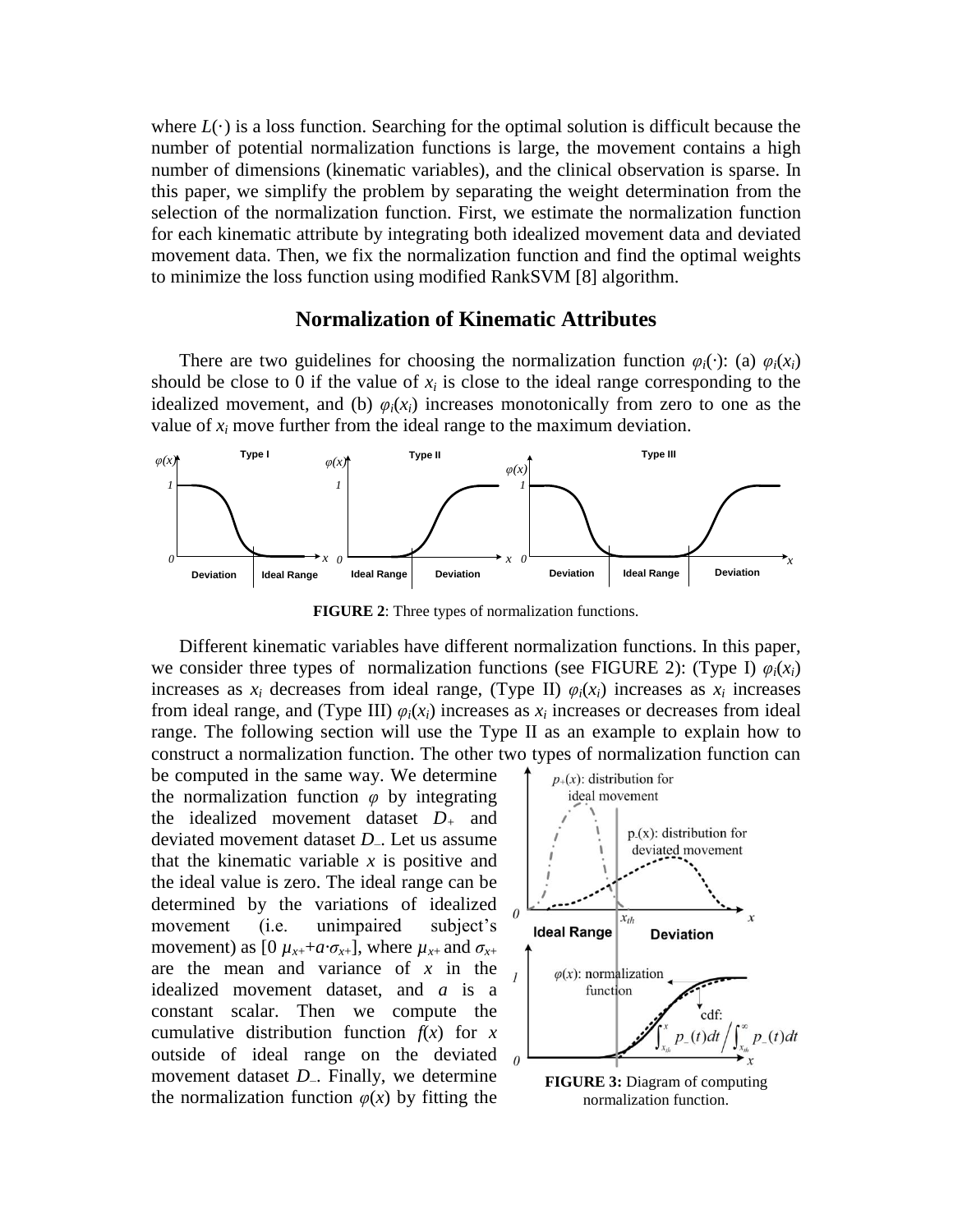cumulative distribution function using continuous exponential function  $1 - e^{-\left(\frac{x}{a}\right)}$  $\frac{x}{a}$ <sup>b</sup>. [FIGURE 3](#page-3-1) demonstrates how to compute the normalization function.

# **Learning the Weights**

Once the normalization function is chosen, we can determine the weights  $w_i$  (Eq. (1)). Let us assume we have *K* movements, each movement is represented by *N* normalized kinematic variables –  $\Phi(X) = [\varphi_1(x_1), \ldots, \varphi_N(x_N)]^T$ . Let us also assume that the clinician compares *M* pairs of movements (*M*≤*K*(*K*-1)/2). Let us denotes each comparison as  $(\Phi_j^{(1)}, \Phi_j^{(2)}, z_j)$ ,  $j=1,...,M$ , where  $\Phi_j^{(1)}$  and  $\Phi_j^{(2)}$  are normalized kinematic vectors for two movements and  $z_i$  is the clinician's observation.  $z_i$  equals +1 if the clinician believes that the former movement has better quality than the latter, otherwise  $z_j$  equals -1. The optimal weights  $W=[w_1,...,w_N]^T$  for evaluation function *f*(*X*)= $\langle W, \Phi(X) \rangle$  (where  $\langle \cdot, \cdot \rangle$  is inner product) are then set such that  $\langle W, \Phi_j^{(2)} \cdot \Phi_j^{(1)} \rangle$ matches  $z_j$  (e.g.  $z_j \langle W, \Phi_j^{(2)} \cdot \Phi_j^{(1)} \rangle > 0$ ). Note that smaller value of evaluation measure  $y=f(X)$  indicates better movement quality. The equivalent problem in web ranking has been solved by RankSVM [\[8\]](#page-9-9). The optimal weights are computed as follows:

$$
W = \sum_{j=1}^{M} \alpha_j z_j \left( \varPhi_j^{(2)} \cdot \varPhi_j^{(1)} \right), \tag{3}
$$

where  $a_j$  are Lagrange multipliers that are solved by maximizing Lagrange function:

$$
L_D = \sum_{j=1}^{M} \alpha_j - \frac{1}{2} \sum_{j=1}^{M} \sum_{k=1}^{M} \alpha_j \alpha_k z_j z_k \langle \Phi_j^{(2)} \cdot \Phi_j^{(1)}, \Phi_k^{(2)} \cdot \Phi_k^{(1)} \rangle, \tag{4}
$$

subject to constraints  $0 \leq a_j \leq C_j$ , where  $C_j$  are positive constants. Compared to RankSVM [\[8\]](#page-9-9), we have two additional constraints (see Eq.(1)):  $w_i \ge 0$  and  $\sum w_i = 1$ .  $w_i \ge 0$ can be achieved by adding an inequality constraint  $W = \sum_{j=1}^{M} \alpha_j z_j \left( \Phi_j^{(2)} \cdot \Phi_j^{(1)} \right) \ge 0$  (ref. Eq.(3)) to maximize  $L<sub>D</sub>$  in Eq.(4) using quadratic programming.  $\Sigma w_i = 1$  can be easily achieved by updating  $w_i = w_i / \sum w_i$  because scaling *W* by a positive number does not change the sign of  $\langle W, \Phi_j^{(2)} \cdot \Phi_j^{(1)} \rangle$ .

# **APPLICATION: EVALUATING UPPER LIMB MOVEMENT DURING STROKE REHABILITATION**

We apply the evaluation framework on a specific *reach and grasp task* performed during stroke rehabilitation. The framework is set up to assess the movement quality for *a set of 10 reaches*, including the performance of each individual reach and the consistency over 10 reaches. Many therapies focus on teaching the stroke survivor not only a better way to move, but how to perform the better movement more consistently, which makes it an important aspect to rehabilitation. In the rest of this paper, *'trial'* refers to an individual reaching movement and "*set*" refers to a set of ten reaching movements. The result of this assessment is a continuous normalized measure – the Kinematic Impairment Measure (KIM). In this section, we first introduce the how the overall reaching action was broken down into aspects of the movement and then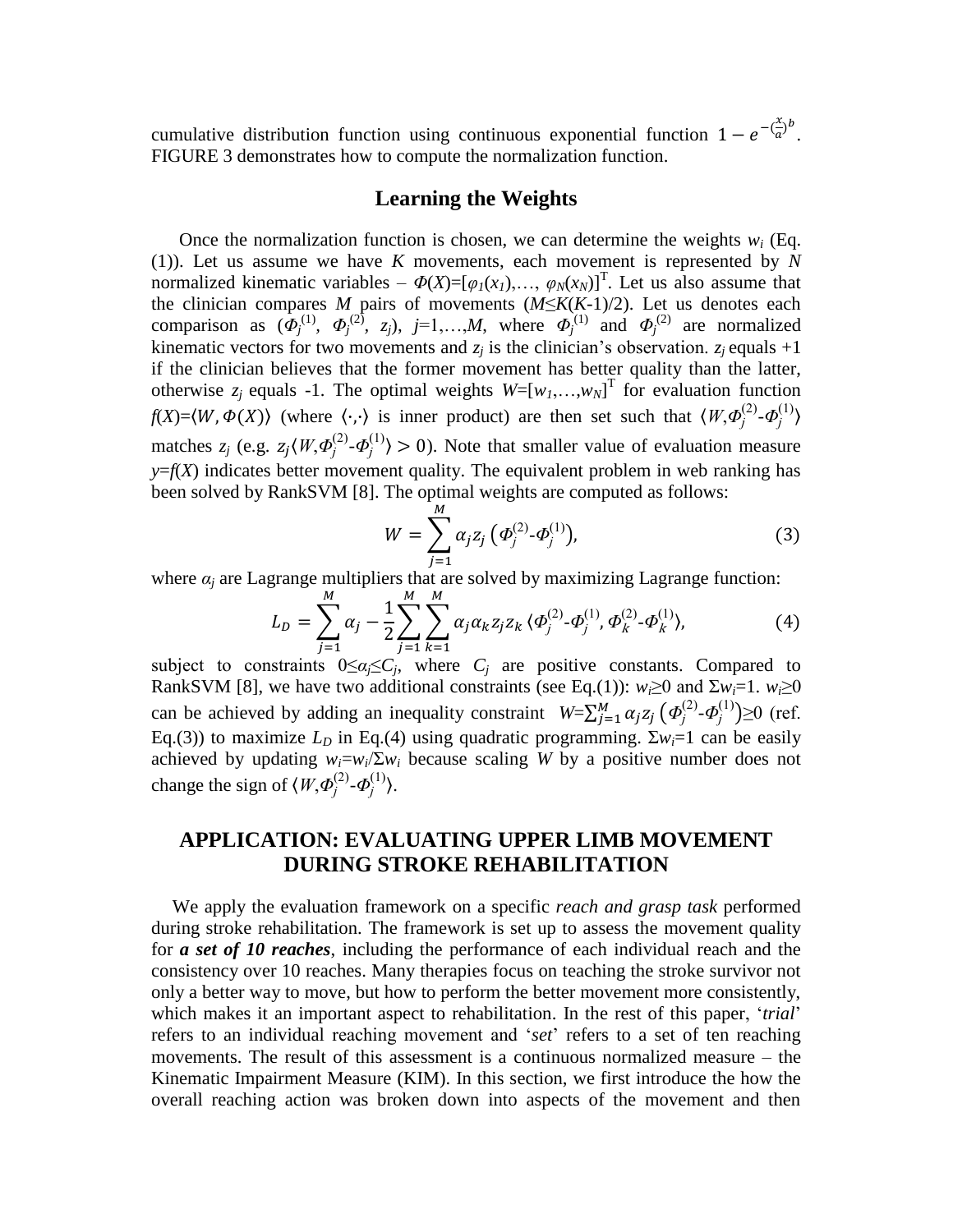discuss how to compute these kinematic attributes from the motion capture data for this task. Finally, we apply the algorithm discussed in the previous section to determine the correct normalization functions and weights.

# **Creating Simplified Action Representation**

Based on the literature [\[2,](#page-9-10)[7,](#page-9-11)[11\]](#page-9-12) and our experience [\[4\]](#page-9-13), we describe the reach and grasp action as a manageable number of measurable kinematic features that collectively represent the entire action. [TABLE 1](#page-5-0) shows the kinematic attributes contained within the action representation. The action representation consists of 33 kinematic features, which are organized into seven categories based upon operational similarities within the reach and grasp action. Temporal profile, targeting, trajectory profile, and velocity profile are the four *activity level* categories that contain kinematic features derived from the endpoint activity (movement of the hand over space and time). Kinematic features within the four activity level categories are highly correlated and have the greatest influence on the efficient completion of the action goal. The remaining three categories, compensation, joint function, and joint synergy, are *body function level* categories, which include kinematic parameters that, when recovered, reflect pre-morbid movement patterns of specific body structures.

<span id="page-5-0"></span>**TABLE 1** 33 kinematic attributes for evaluating reach and grasp movement performance, shown with their encompassing categories and their types of normalization function  $\varphi_i$ . The attributes marked by "\*" (consistency) are measured at the set level (10 reaches) and other attributes are measured per trial. Because all consistencies are measured as variation magnitude, the increased raw value increases the attribute KIM. Therefore, their normalization functions *φ<sup>i</sup>* are Type II.

|                                                         | <b>Activity Level</b>              | <b>Body Function Level</b> |            |                                       |              |
|---------------------------------------------------------|------------------------------------|----------------------------|------------|---------------------------------------|--------------|
| Category                                                | <b>Kinematic Attribute</b>         | $\varphi_i$                | Category   | <b>Kinematic Attribute</b>            | $\varphi_i$  |
| Temporal                                                | Reach time consistency*            | П                          | Compensa   | Torso flexion                         | $\Pi$        |
| Profile                                                 | Peak speed                         | Ш                          | tion       | Torso rotation                        | Н            |
|                                                         | Peak speed consistency*            | П                          |            | Preemptive elbow lift                 | H            |
| Targeting                                               | Initial spatial error              | П                          |            | Shoulder elevation                    | H            |
|                                                         | Final spatial error                | П                          |            | Shoulder protraction                  | $_{\rm II}$  |
|                                                         | Final spatial error consistency*   | П                          | Joint      | Shoulder flexion ROM                  |              |
| Trajectory                                              | Horizontal trajectory error        | П                          | Function   | Shoulder flexion error                | H            |
|                                                         | Horizontal trajectory consistency* | $\Pi$                      |            | Shoulder flexion consistency*         | $_{\rm II}$  |
|                                                         | Vertical trajectory error          | П                          |            | Elbow extension ROM                   | Ι            |
|                                                         | Vertical trajectory consistency*   | $\mathbf{I}$               |            | Elbow extension error                 | $\mathbf{I}$ |
| Velocity                                                | Phase number                       | П                          |            | Elbow extension consistency*          | H            |
| Profile                                                 | Phase magnitude                    | П                          |            | Forearm supination ROM                | I            |
|                                                         | Bell curve fitting error           | П                          |            | Forearm supination error              | П            |
|                                                         | <b>Jerkiness</b>                   | П                          |            | Forearm supination consistency*       | $\Pi$        |
|                                                         |                                    |                            | Upper      | Shoulder flexion / elbow extension    | T            |
| **: attribute is measured at the set level (10 trials). |                                    |                            | Extremity  | Shoulder flexion / forearm supination | I            |
|                                                         |                                    |                            | Joint      | Shoulder flexion / shoulder abduction |              |
|                                                         |                                    |                            | Correlatio | Elbow extension / forearm supination  |              |
|                                                         |                                    |                            | n          | Elbow extension / shoulder abduction  |              |

# **Quantifying the Movement**

We now discuss how to quantify these 33 attributes for evaluating a set of reaches. The movement evaluation relies on a real-time 3D motion capture system (OptiTrack system) that tracks the locations of fourteen markers located on the participant's right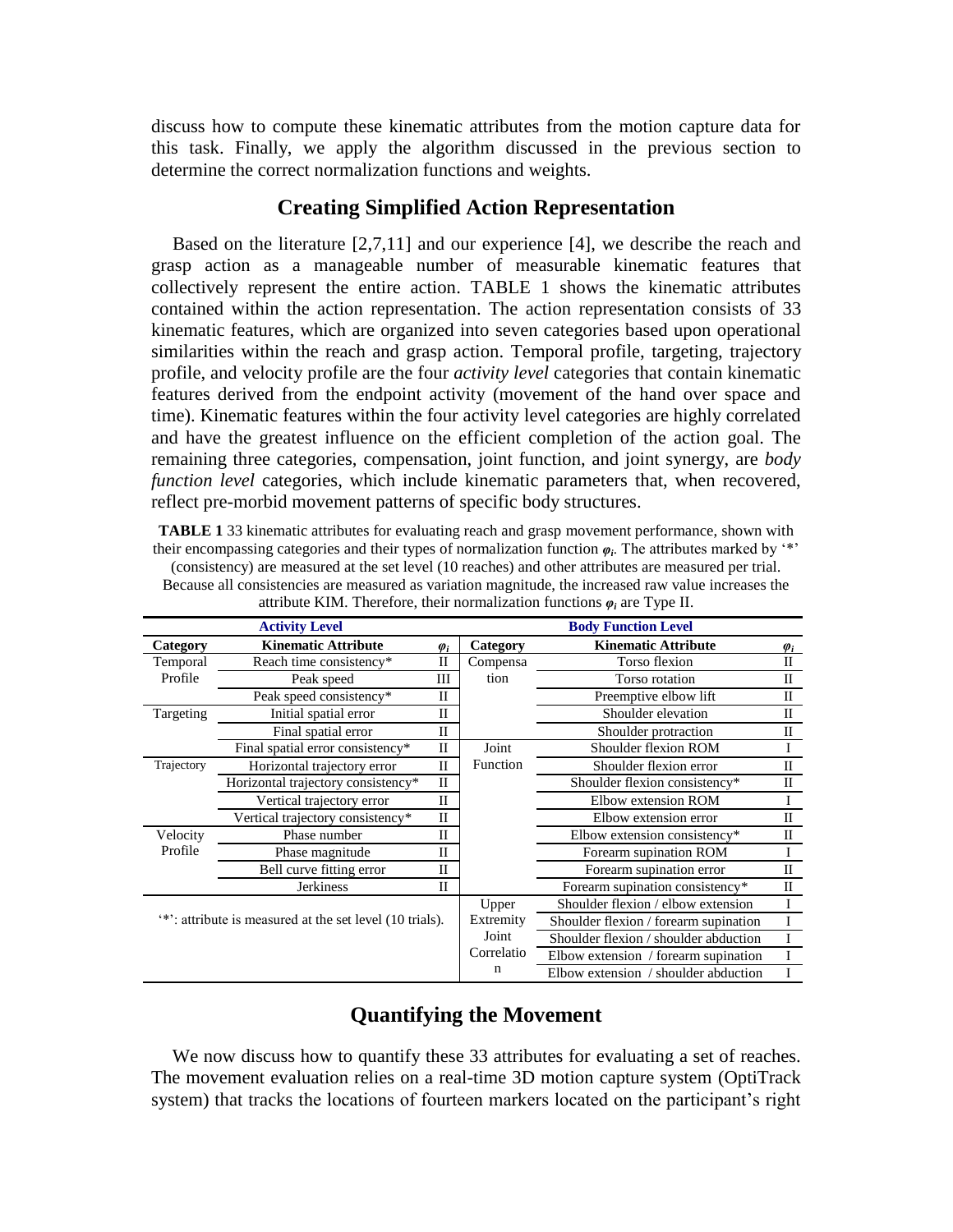hand, arm and torso at a sampling rate of 100Hz. A set of motion features including *hand trajectory/velocity, shoulder joint angles (flexion/adduction), elbow joint angles (extension/supination), shoulder elevation and protraction, torso flexion and rotation* are derived from the 3D marker locations every 10ms. For each feature (except hand velocity), we compared the raw values to a reference curve from the start position to the target. The reference is derived from the idealized reach movement performed by unimpaired individuals. And we scale the reference curves to the participant-specific resting and reaching posture. The positions are consistently determined for each participant, with the reaching posture being an active reach, assisted by the therapist. Based on the raw motion capture data, we can compute the 33 kinematic attributes that are organized into the 7 categories noted below (see [\[1\]](#page-9-14) for computational details).

In the *temporal profile category*, the reach time consistency is defined as the ratio between the standard deviation and the average of reach completion time over a set. The peak speed is the maximal hand speed during a trial. The peak speed consistency is computed as the standard deviation of the peak speed over a set.

In the *targeting category*, initial spatial error is the distance between the hand and the target at the moment the individual"s hand speed drops below the 5% of the peak speed. This error represents the participant's initial hesitation when nearing the target. Final spatial error is the hand to target distance at the completion of the reach. Both values are computed per trial. Final spatial consistency is computed as a summation of endpoint variances along 3D directions across a set.

The *trajectory category* evaluates the hand"s movement in planes parallel and perpendicular to the table surface. The horizontal and vertical trajectory errors are defined as the largest deviation from the reference trajectory (measured per trial). The trajectory consistency (horizontal or vertical) measures the variation of trajectory profiles over a set and is calculated using a profile variation function [\[1\]](#page-9-14).

The *velocity profile category* evaluates the hand"s velocity curve in terms of shape and smoothness at trial level. The phase number counts the number of acceleration/deceleration sequences beyond the first phase before completing a reach[\[4\]](#page-9-13). The phase magnitude is calculated as the ratio of the distance traveled after the first phase, during deceleration, to the distance over the deceleration after the velocity peak. Bell curve fitting error compares the velocity profile to a fitted bellshape Gaussian curve. Jerkiness [\[7\]](#page-9-11) measures the smoothness of the movement.

The *compensation category* measures excessive movements of the shoulder and torso [\[2\]](#page-9-10) per trial. Torso flexion and torso rotation are calculated as the maximum deviation of torso flexion and rotation angle relative to the reference angular profile. Compensatory shoulder elevation and protraction is computed in a similar manner. Preemptive elbow lift measures the vertical elbow shift during movement initiation.

The *joint function category* focuses on shoulder flexion, elbow extension and forearm supination joint angles. The range of motion (ROM) measures the angular range per reach. The dynamic error is the maximum angular deviation from the reference angular profile per reach. The angular profile consistency measures the angular profile variations over a set in a similar manner to the trajectory consistency.

The *upper extremity joint correlation category* measures correlations between five joint angle pairs (see [TABLE 1\)](#page-5-0) during the reach and grasp. The joint correlation is defined as the absolute value of the cross-correlation of two angles during a trial.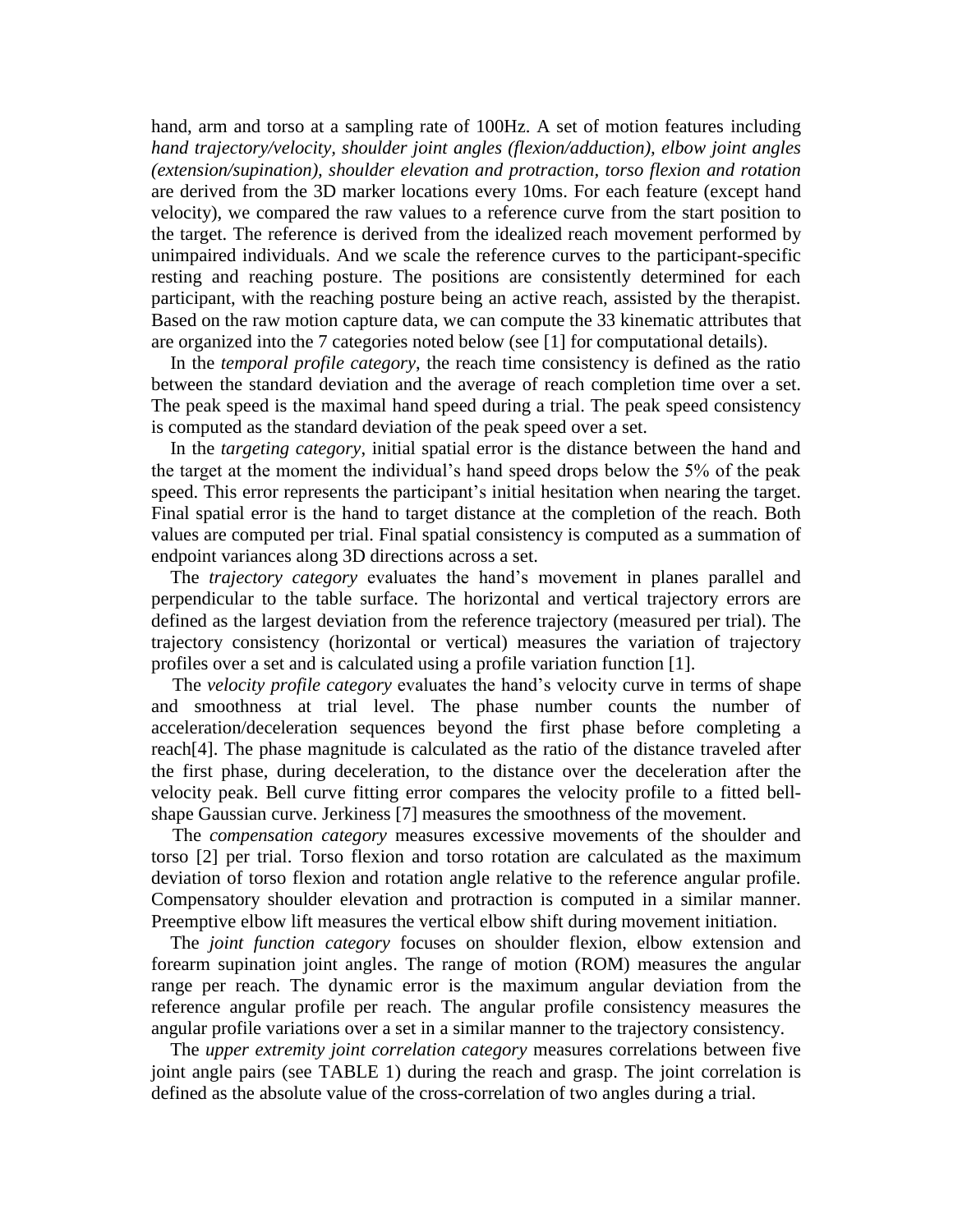### **Learning the Kinematic Impairment Measure (KIM) Function**

We learn the KIM function using the algorithm discussed in the Section "Solution: Learning the Evaluation Function". Assuming we collected reach and grasp movement data from  $J_+$  unimpaired subjects and  $J_-$  impaired subjects and computed the 33 kinematic attributes for each subject. For each kinematic attribute  $x_i$ , we determine the ideal range using unimpaired movement dataset, calculate the cumulative probability function of impaired movement data outside of the ideal range, and estimate the normalization function *φi*(·) using curve fitting (ref. Section "Normalization of Kinematic Attributes"). Hence, we can construct a normalized kinematic vector  $[\varphi_1(x_1), \ldots \varphi_{33}(x_{33})]^T$  for any set of 10 reaches for each subject. Each component  $\varphi_i(x_i)$ is referred to "Attribute KIM". Note that if  $x_i$  is measured per trial, we first normalized every trial using  $\varphi_i(\cdot)$  and then compute the average over ten trials (a set). [TABLE 2](#page-7-0) shows mapping examples from raw value to attribute KIM value for four attributes. Finally, we learn the weight *w<sup>i</sup>* using the modified RankSVM (ref. Section "Learning the Weights") from the clinician"s pair-wise comparison of movement quality between impaired subjects. As a result, we obtain a composite KIM function  $f(X) = \sum_i [w_i \varphi_i(x_i)].$ 

<span id="page-7-0"></span>

| <b>Attribute</b><br><b>KIM Value</b> | Peak Speed (m/s)               | <b>Horizontal</b><br><b>Trajectory Error</b><br>(cm) | <b>Torso Flexion</b><br><b>Compensation</b><br>$(\text{deg})$ | <b>Upper Extremity</b><br><b>Joint Correlation</b> |
|--------------------------------------|--------------------------------|------------------------------------------------------|---------------------------------------------------------------|----------------------------------------------------|
| $KIM=0$                              | $0.42 - 0.60$                  | $0 - 1.5$                                            | $0 - 3.1$                                                     | $0.95 - 1.0$                                       |
| $0 < KIM \leq 0.3$                   | $0.38 - 0.42$ or $0.60 - 0.64$ | $1.5 - 2.7$                                          | $3.1 - 5.8$                                                   | $0.88 - 0.95$                                      |
| $0.3 < KIM \leq 0.7$                 | $0.35 - 0.38$ or $0.64 - 0.67$ | $2.7 - 3.7$                                          | $5.8 - 8.2$                                                   | $0.80 - 0.88$                                      |
| $0.7 <$ KIM $\leq 1.0$               | $< 0.29$ or $> 0.74$           | >3.7                                                 | >8.2                                                          | < 0.80                                             |

**TABLE 2**. Correspondence between KIM values and raw values for 4 example attributes.

# **EXPERIMENTAL RESULTS**

We now discuss the experimental results. We recruited 7 unimpaired subjects and 17 stroke survivors for a study in which motion capture was used to collect data from reach and grasp tasks. All 17 stroke survivors had resultant right-sided hemiplegia in their arm: four had a severe level of impairment, six had a moderate level of impairment and seven had a mild level of impairment. The impairment level is determined by clinicians based on their observations and standard clinical assessments. Each subject (both impaired and unimpaired subjects) performed four sets of reaching and grasping tasks to four different targets, which were placed both on the table (the subject could slide his hand to reach the target) and off the table (the subject must move against gravity to reach the target). The four target positions were placed at a percentage of the subject"s furthest reaching ability, which was an active assisted reach for the stroke survivors [\[4\]](#page-9-13). The 17 stroke survivors were also evaluated by the Wolf Motor Function Test (WMFT) [\[15\]](#page-9-3). We also recruited a therapist to compare the reach and grasp movement quality between any pair of stroke survivors. Overall there are 136 pairs for 17 impaired subjects. The therapist provided the comparison for 130 pairs and can"t determine the order for other six pairs because these six pairs of subjects have almost the same quality of movement.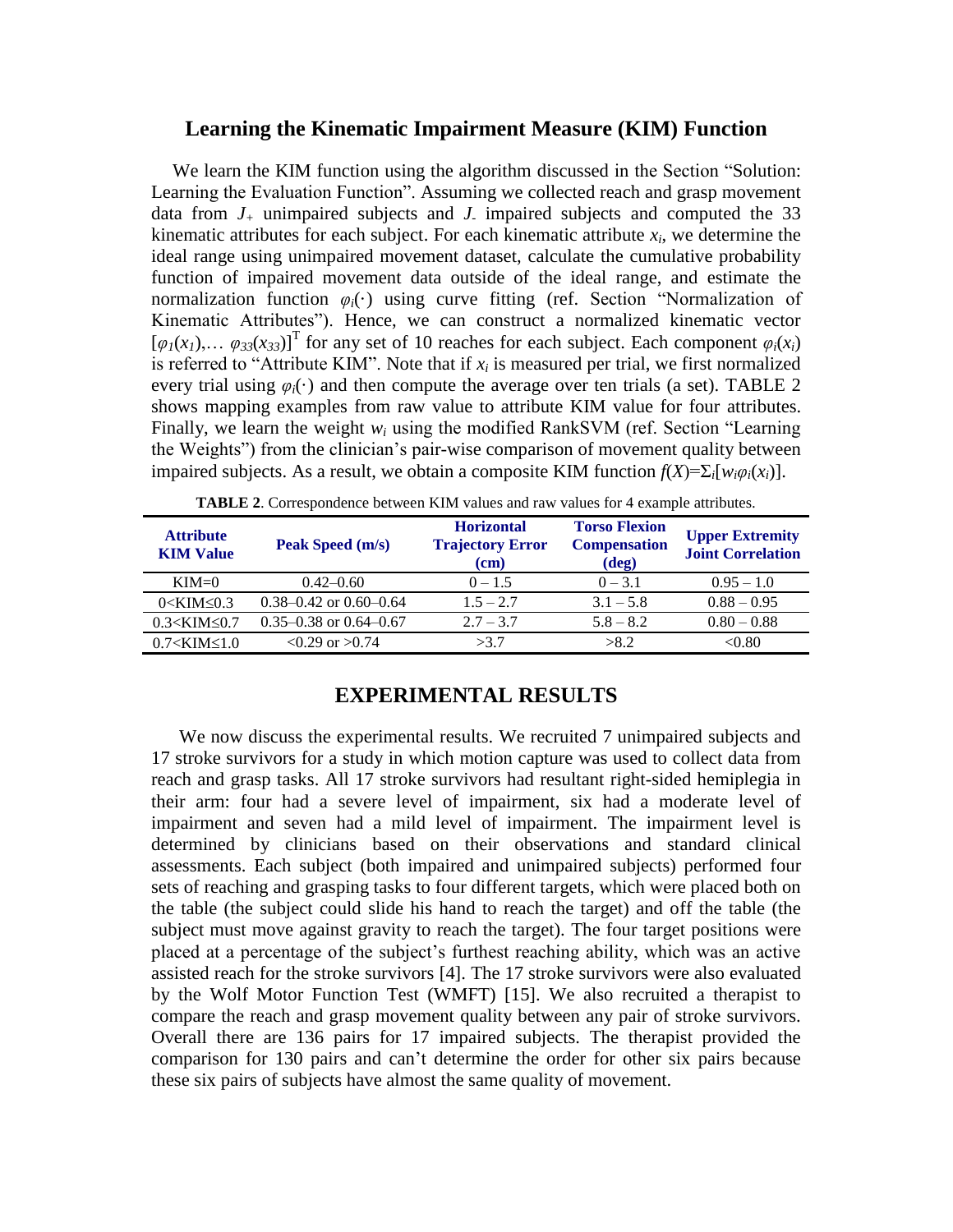#### **Data Processing**

We first calculated 33 kinematic attributes (ref. [TABLE 1\)](#page-5-0) for each subject (both unimpaired and impaired), for all reaches to each target position. Then, for each kinematic variable, for each target position, we determine the ideal range and the normalization function  $\varphi_i(\cdot)$  by integrating the unimpaired movement data and impaired movement data (ref. Section "Normalization of Kinematic Attributes"). Therefore, we have four attribute KIM vectors  $[\varphi_1(x_1), \dots \varphi_{33}(x_{33})]^T$  (corresponding to four target positions) for every subject and we compute the average of these four vectors. Finally, we apply the modified RankSVM (ref. Section "Learning the Weights") to determine the weights for 33 kinematic attributes and compute the composite KIM for every subject.

## **Kinematic Impairment Measure (KIM) Results**

We first present the composite KIM values for all subjects. [TABLE](#page-8-0) 3 shows the mean and the standard deviation of composite KIM value for both unimpaired subjects and stroke survivors for evaluating the reach and grasp task. We can see that the KIM value is highly correlated to the impairment levels (mild, moderate, severe). We also validate our KIM function by comparing to the Wolf Motor Function Test (WMFT) [\[15\]](#page-9-3). We selected 14 tasks in the WMFT that are highly correlated to the reach and grasp tasks. The average functional activity score (FAS) and completion time for these 14 selected tasks are shown in [TABLE](#page-8-0) 3. The Pearson correlation between the KIM and the FAS from the WMFT across 17 impaired subjects is 0.882 and the Pearson correlation between the KIM and the completion time from the WMFT is 0.887. The high correlation between the KIM and the WMFT may indicate that the KIM values measure impairment in a similar way to a widely used clinical scale.

|            | <b>Number of</b> | KIM   |       | <b>FAS from WMFT</b> |       | <b>Time from WMFT</b> (sec) |       |
|------------|------------------|-------|-------|----------------------|-------|-----------------------------|-------|
|            | <b>Subject</b>   | mean  | std   | mean                 | std   | mean                        | std   |
| Unimpaired |                  | 0.031 | 0.005 | $- -$                | $- -$ | $- -$                       | $- -$ |
| Mild       |                  | 0.107 | 0.023 | 3.85                 | 0.21  | 4.01                        | 1.17  |
| Moderate   |                  | 0.258 | 0.058 | 3.50                 | 0.32  | 5.69                        | 2.14  |
| Severe     |                  | 0.533 | 0.212 | 2.86                 | 0.38  | 19.02                       | 16.04 |

<span id="page-8-0"></span>TABLE 3. The composite KIM value, FAS and time from the Wolf Motor Function Test (WMFT) for unimpaired subjects and stroke survivors with different impairment level (Mild, Moderate, and Severe)

We also use the leave-one-out-cross-validation to validate our KIM function. We pick one impaired subject for testing and use other 16 impaired subjects for training to learn the KIM function. Then we compare the KIM value of the testing subject with other 16 subjects and check how many pairs match therapist observations. "Match" refers to that the KIM difference  $y^{(2)}$ - $y^{(1)}$  between the two subjects has the same sign as the therapist comparison *z*. We repeat this until every impaired subject is selected as the testing subject and compute the overall percentage of subject pairs on which the computational evaluation results match therapist observations. The match percentage of leave-one-out-cross-validation for our algorithm is 90.38%.

We can also identify the key kinematic attributes that the therapist used for evaluating the movement quality because the key kinematic attributes are associated with higher weights than other attributes. The top 5 kinematic attributes are: (1) torso